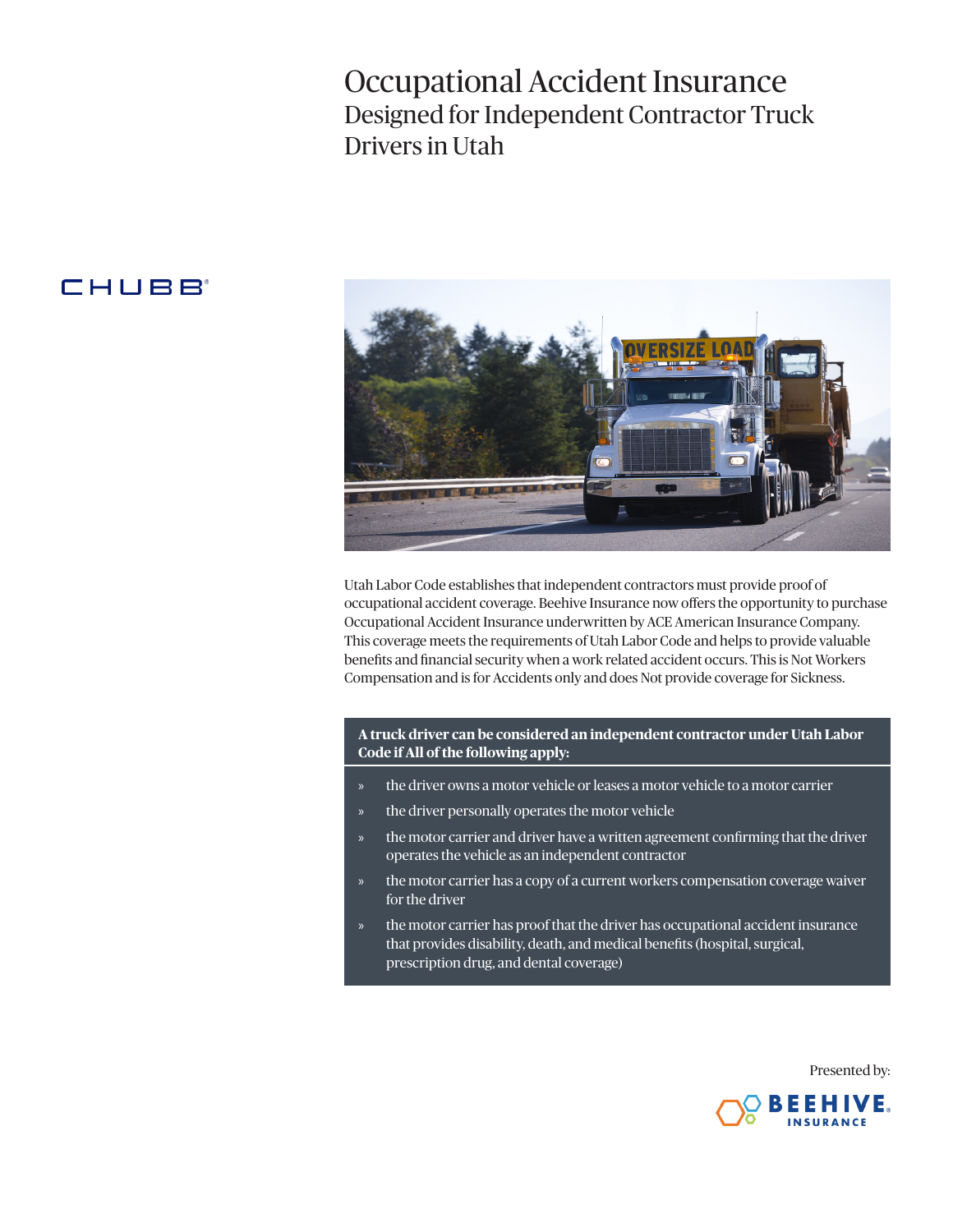

# **Eligibility & Rates**

You are eligible to purchase this insurance if you are an independent contractor (as defined by Utah Labor Code) over the age of 17 and under the age of 70. Coverage is provided at affordable rates based on the classification of your primary trailer type.

| <b>Class</b> | <b>Class Description</b>                                                                                                          | Rate     |
|--------------|-----------------------------------------------------------------------------------------------------------------------------------|----------|
|              | Dry Van, Intermodal, Box, or Refrigerated haulers                                                                                 | \$138.00 |
| $\bf{2}$     | Flatbed, Aggregate, Redi-Mix, and Dump Truck<br>haulers                                                                           | \$159.00 |
| 3            | Tanker, Automobile Carrier, and other<br>classifications of haulers subject to the Insurance<br>Company approving the Application | \$175.00 |

Rates are per person, per month

# **What's Covered?**

## **Occupational Accident Benefits**

If you are in a covered work-related accident that results in bodily injury within 72 hours of the event or as soon as reasonably possible, the following benefits are payable. Your coverage must be in effect and you must be performing the regular activities of your job as an independent contractor.

- Accidental Death and Dismemberment benefits, up to \$250,000
	- Accident Medical/Dental Expenses, up to \$1,000,000 for up to 104 weeks
		- Dental Expenses are limited to \$1,000 per covered accident
		- lifetime maximum for covered expenses resulting from treatment, services or supplies for a hernia is \$10,000
- Temporary Total Disability After seven days of continuous Total Disability, weekly benefits are paid equal to 70% of your Average Weekly Earnings (AWE), up to \$600 per week, for up to 104 weeks\*
- Permanent Total Disability After 104 weeks of continuous Total Disability, benefits are paid equal to 70% of your AWE multiplied by 52 weeks and divided by 12 months, up to \$2,600 per month, until such time as you are no longer eligible for social security Disability Benefits\*
- Benefits are also payable for cumulative trauma and occupational diseases

\* Reduction in Disability Income Benefits – the amount of your disability benefits will be reduced by the amount of any Other Income Benefits payable to you on account of such disability. This will include any benefits payable for your dependents. Cost- of living increases in social security payments effective after your correct social security benefit has been determined will not be used to reduce your disability benefit.

## **Non-Occupational Accident Benefits**

If you are in a covered accident that is not work-related that results in bodily injury, the following benefits are payable.

- Accidental Death and Dismemberment benefits, up to \$10,000
- Accident Medical/Dental Expenses, up to \$15,000 for up to a maximum of 52 weeks (Dental Expenses are limited to \$250 per covered accident)

No disability benefits are payable for a non-occupational accident.

#### **Combined Single Benefit Limit**

Up to \$1,000,000 per occupational accident (\$50,000 per condition for occupational disease and cumulative trauma) will be paid under all benefits combined for any one person due to any one occupational accident.